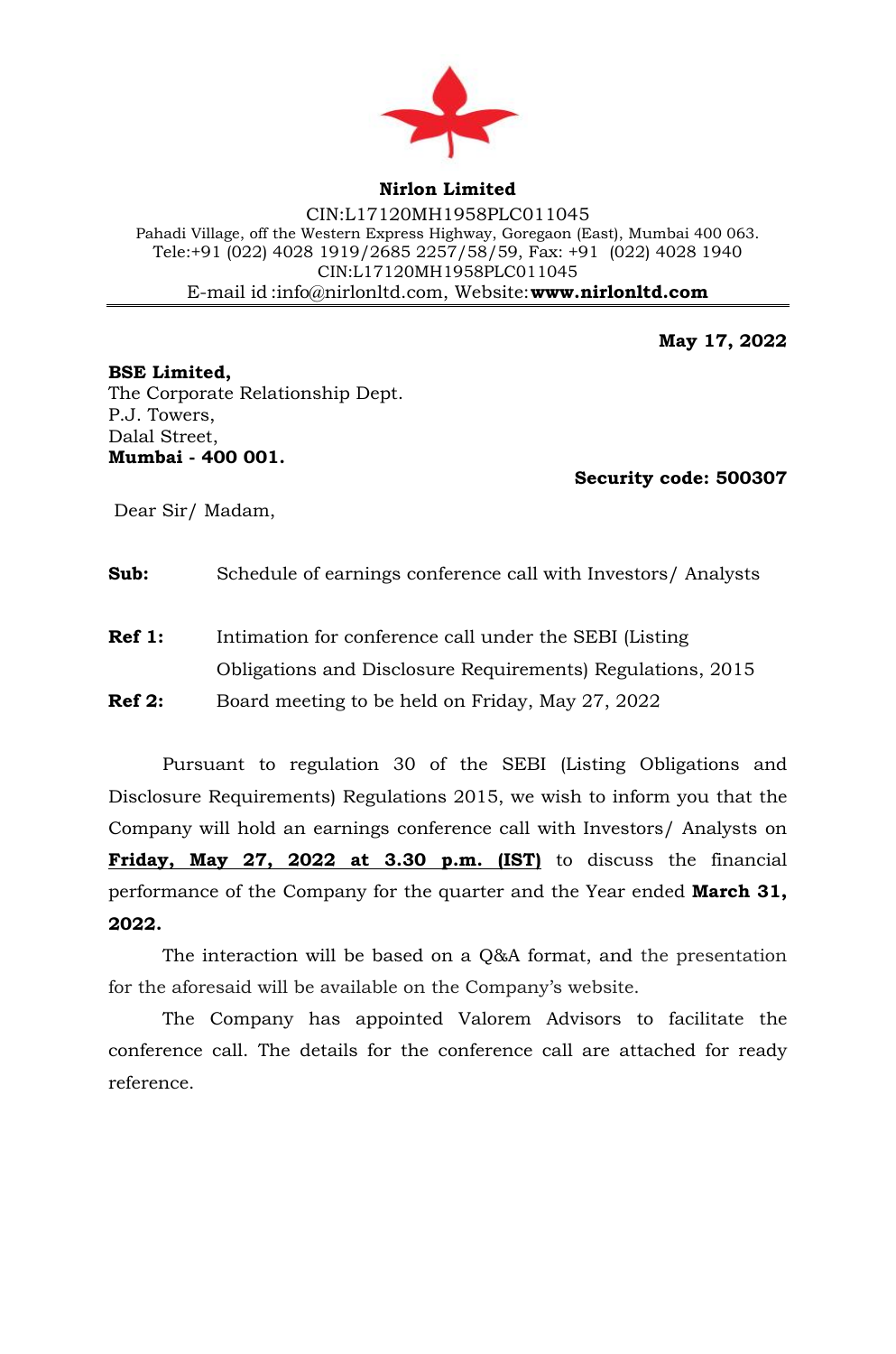Kindly take the information on your record.

Thanking you, Yours Faithfully, **For Nirlon Limited** 

 $Sd$  /-

Jasmin K. Bhavsar **Company Secretary, Vice President (Legal) & Compliance Officer FCS 4178**

**Encl: a.a.**